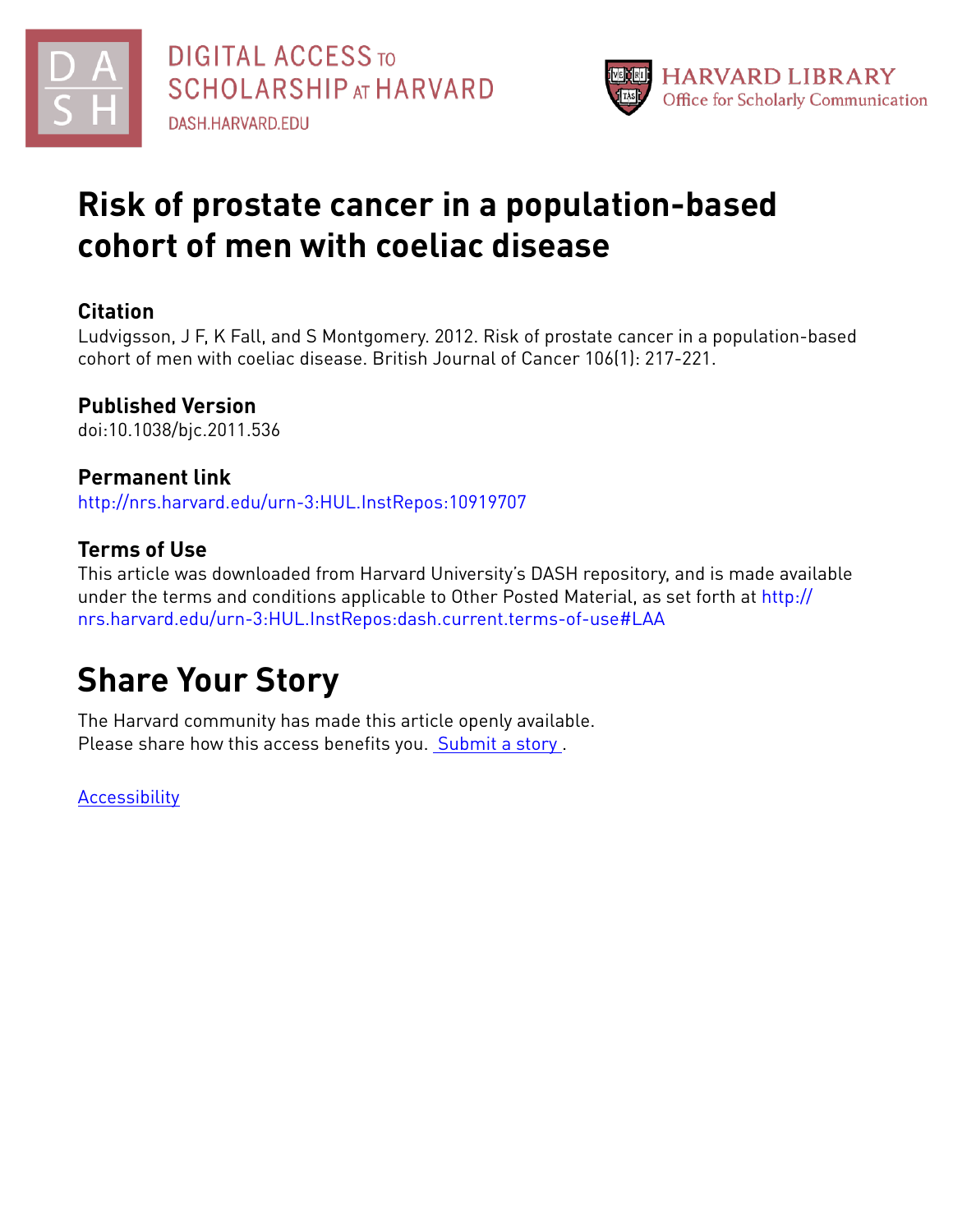[www.bjcancer.com](http://www.bjcancer.com)

## Risk of prostate cancer in a population-based cohort of men with coeliac disease

### JF Ludvigsson<sup>\*,1,2</sup>, K Fall<sup>3,4</sup> and S Montgomery<sup>2,3,5</sup>

- $\overline{\phantom{a}}$  $\overline{\phantom{a}}$  $\overline{\phantom{a}}$  $\overline{\phantom{a}}$  $\overline{\phantom{a}}$  $\overline{\phantom{a}}$  $\overline{\phantom{a}}$  $\overline{\phantom{a}}$  $\overline{\phantom{a}}$  $\overline{\phantom{a}}$  $\overline{\phantom{a}}$  $\overline{\phantom{a}}$  $\overline{\phantom{a}}$ - $\mathsf{r}$  $\overline{\phantom{a}}$  $\overline{\phantom{a}}$  $\overline{\phantom{a}}$  $\overline{\phantom{a}}$  $\overline{\phantom{a}}$  $\overline{\phantom{a}}$  $\overline{\phantom{a}}$  $\overline{\phantom{a}}$  $\overline{\phantom{a}}$  $\overline{\phantom{a}}$  $\overline{\phantom{a}}$  $\overline{\phantom{a}}$  $\overline{\phantom{a}}$  $\overline{\phantom{a}}$  $\overline{\phantom{a}}$  $\overline{\phantom{a}}$  $\overline{\phantom{a}}$  $\overline{\phantom{a}}$  $\overline{\phantom{a}}$  $\overline{\phantom{a}}$  $\overline{\phantom{a}}$  $\overline{\phantom{a}}$  $\overline{\phantom{a}}$  $\overline{\phantom{a}}$  $\overline{\phantom{a}}$  $\overline{\phantom{a}}$  $\overline{\phantom{a}}$  $\overline{\phantom{a}}$  $\overline{\phantom{a}}$  $\overline{\phantom{a}}$  $\overline{\phantom{a}}$ 

<sup>1</sup>Department of Paediatrics, Örebro University Hospital, Örebro 701 85, Sweden; <sup>2</sup>Clinical Epidemiology Unit, Department of Medicine, Karolinska Institutet, Stockholm 171 76, Sweden; <sup>3</sup>Clinical Epidemiology and Biostatistics Unit, Örebro University Hospital, Örebro University, Örebro 701 85, Sweden; <sup>4</sup>Department of Epidemiology, Harvard School of Public Health, Boston, MA 02115, US; <sup>5</sup>Department of Primary Care and Public Health, Charing Cross Hospital, Imperial College, London W6 8RF, UK

BACKGROUND: Prostate cancer (PC) is a leading cause of fatal cancer in men in developed countries. Coeliac disease (CD) has previously been linked to a raised cancer risk, and changes in some exposures following a CD diagnosis might hypothetically raise PC risk.

METHODS: We identified 10 995 patients with CD who had undergone a small intestinal biopsy in 1969 – 2007. Statistics Sweden then identified 54 233 age-matched male reference individuals from the general population. PC data were obtained from the Swedish Cancer Register. Hazard ratios (HRs) for PC were estimated using Cox regression analysis.

RESULTS: During follow-up, 185 individuals with CD (expected  $n = 200$ ) had an incident diagnosis of PC. This corresponds to a HR of 0.92 (0.79 – 1.08) (with 95% confidence interval) and an absolute risk reduction of 15/100 000 person-years among those with CD. An increased risk was not observed even when identification of PC began 5 years after biopsy.

CONCLUSION: Our conclusion is that a CD diagnosis does not represent an increased risk for PC.

British Journal of Cancer (2012) 106, 217-221. doi[:10.1038/bjc.2011.536](http://dx.doi.org/10.1038/bjc.2011.536) [www.bjcancer.com](http://www.bjcancer.com) Published online 1 December 2011 & 2012 Cancer Research UK

Keywords: coeliac disease; cohort study; inflammation; prostate cancer

Prostate cancer (PC) is one of the leading causes of cancer mortality in men in industrialised countries (Ferlay et al[, 2010\)](#page-5-0). Established risk-factors for PC include increasing age, ethnic origin, and hereditary/familial factors. Although the great variability in incidence across different parts of the world can be attributed largely to differences in diagnostic intensity, the over 10-fold variation in mortality rates between low-risk countries in Asia and high-risk countries, such as Sweden (Ferlay et al[, 2010\)](#page-5-0), suggests that environmental factors, such as diet, may account for some of the observed variation [\(Shimizu](#page-5-0) et al, 1991; [Hsing and](#page-5-0) [Devesa, 2001](#page-5-0)).

Coeliac disease (CD) is an immune-mediated disease that occurs in 1% of the Western population (Dube et al[, 2005\)](#page-5-0). It is characterised by small intestinal inflammation and villous atrophy (VA) ([Ludvigsson and Green, 2011\)](#page-5-0). The only available treatment consists of a gluten-free diet where the individual avoids wheat, barley, and rye [\(Kupper, 2005](#page-5-0)), whereas consumption of oats is safe for patients with CD ([Janatuinen](#page-5-0) et al, 1995).

Earlier research has shown a relative risk for PC in CD of around 1, with two studies suggesting a lower risk of PC (England: standardised incidence ratio =  $0.67$ ; 95% confidence interval (CI) = 0.18 – 1.73) ([Goldacre](#page-5-0) et al, 2008) (Sweden: 0.7; 95% CI = 0.4 – 1.2) [\(Askling](#page-4-0) et al, 2002), and one study suggesting a positive association between positive endomysial antibodies ('gluten sensitivity')

and PC (Northern Ireland: 1.78;  $95\%$  CI = 0.00 – 4.24) ([Anderson](#page-4-0) et al[, 2007](#page-4-0)). All of these studies were, however, based on  $<$  20 cases of PC. Additionally, there are single case-reports of PC in CD (Green et al[, 2003](#page-5-0); Card et al[, 2004](#page-4-0)), but with no relative risks reported.

An association between CD and PC could potentially be mediated by several factors including dietary changes following diagnosis, as patients with CD are prescribed a gluten-free diet, which includes low intake of rye, wheat, barley, and refined grain. Dietary change could potentially influence PC risk, although the link between intake of whole grains and PC is unclear. Two small intervention studies among PC patients have reported associations between increased rye intake and tumour growth in terms of reduced PSA-levels and increased apoptosis [\(Bylund](#page-4-0) et al, 2003; [Landberg](#page-5-0) et al, 2010), while observational studies of whole grain consumption and PC risk show inconsistent results [\(Chatenoud](#page-4-0) et al[, 1998;](#page-4-0) Lewis et al[, 2009; Egeberg](#page-5-0) et al, 2011).

In this study, we tested the hypothesis that men with a diagnosis of CD have a higher risk of PC. This was tested using longitudinal Swedish register data for 10 995 men with CD and 54 233 age-matched men in the comparison cohort.

#### MATERIALS AND METHODS

We used national Swedish data from biopsy reports to identify patients with CD. These data were linked to the Swedish Cancer Register in order to examine the risk of PC.

Received 6 September 2011; revised 31 October 2011; accepted 9 November 2011; published online 1 December 2011 \*Correspondence: Dr JF Ludvigsson; E-mail: [jonasludvigsson@yahoo.com](mailto:jonasludvigsson@yahoo.com)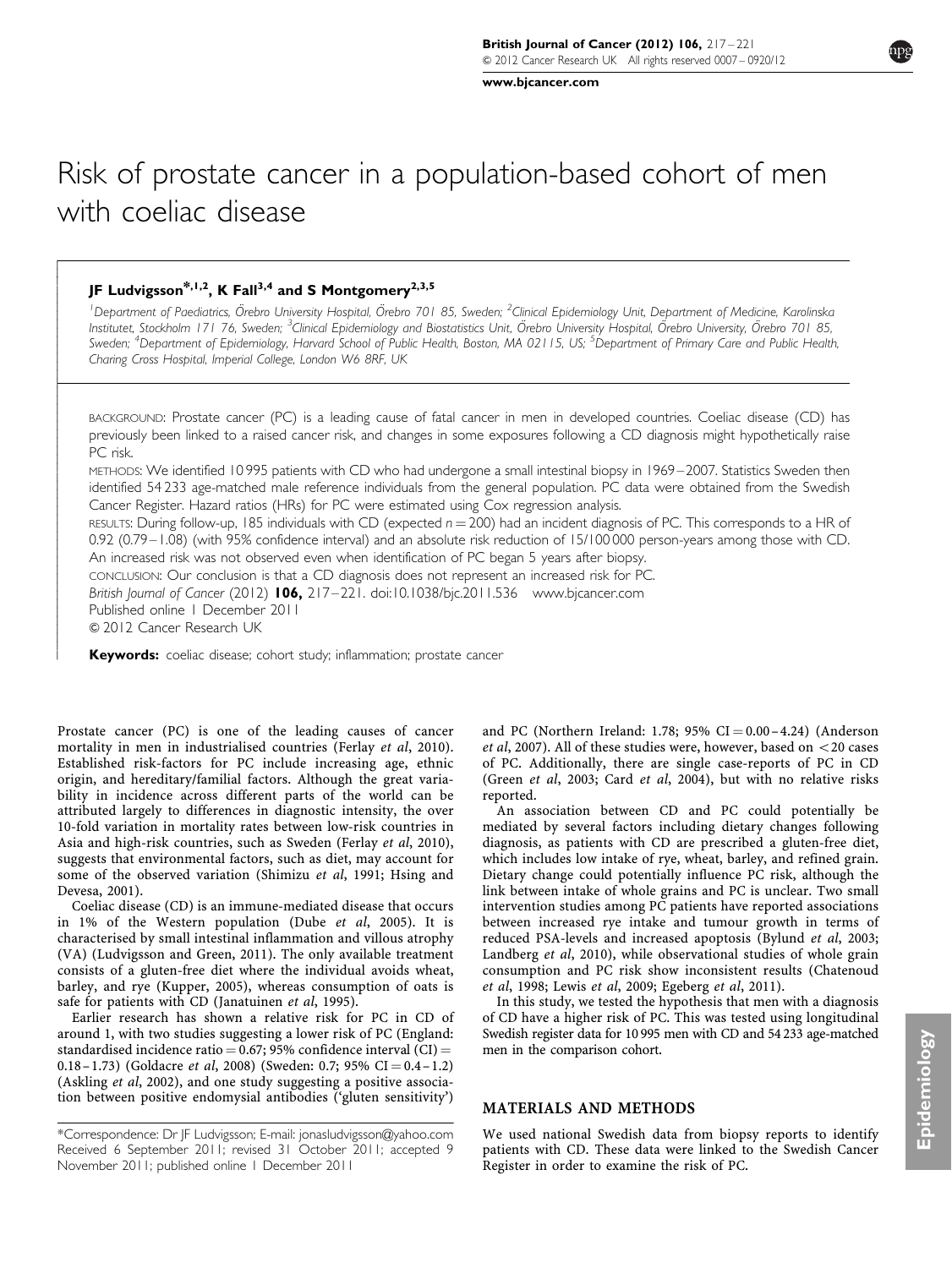### 218

#### PC

PC was defined according to the International Classification of Disease (ICD) 7-code 177 in the Swedish Cancer Register (equivalent to ICD-8 and 9: 185 and ICD-10: C61).

#### CD

From October 2006 to February 2008, data from small intestinal biopsy reports were collected from each of Sweden's 28 pathology departments. The biopsies were performed between 1969 and 2008. CD was defined as having a biopsy report with VA (equivalent to Marsh grade 3; see Supplementary Appendix) [\(Marsh, 1992](#page-5-0)). We did not require positive serology for a CD diagnosis, but an earlier validation study found that among patients with available CD serology data at the time of biopsy, 88% had positive serology ([Ludvigsson](#page-5-0) et al, 2009a). The validation study also found that 95% of patients with VA had CD according to medial records  $(n = 108/114)$  and that 79% of patients had gastrointestinal symptoms at the time of biopsy.

Local IT personnel conducted the searches for relevant biopsy reports and data on the arrival dates of the biopsies, personal identity number [\(Ludvigsson](#page-5-0) et al, 2009c), morphology according to the Swedish SnoMed classification codes (for a translation into international classification systems, see Supplementary Appendix), and topography (duodenum/jejunum). These data were then delivered to the researchers. The CD cohort used here was based on the 29 096 individuals with CD and was examined for overall mortality in a recent paper by our group ([Ludvigsson](#page-5-0) et al, 2009b). The number of age- and sex-matched controls (identified by the government agency statistics) individually matched with patients with CD in that study was 144 522.

The CD study sample was then restricted to 11 091 male CD patients (18 005 females excluded) ([Ludvigsson](#page-5-0) et al, 2009b). We then excluded individuals with CD who had a biopsy after 31 December 2007 ( $n = 5$ ) because our follow-up ended on 31 December 2007 (cancer data available until this date), individuals with a diagnosis of PC before CD diagnosis  $(n = 90)$ . Finally, there was left one individual with CD whose matched comparators had been excluded for any of the above reasons.

Of the initial 144 522 controls, 55 300 were males (89 222 females were excluded). We also excluded controls that entered the study after 31 December 2007 ( $n = 25$ ), those with a diagnosis of PC before CD diagnosis ( $n = 480$ ), and controls whose matched index individuals with CD had been excluded at some stage ( $n = 562$ ).

The final sample consisted of 10 995 men with CD and 54 233 in the age-matched male comparison cohort.

#### **Statistics**

Cox regression was used to estimate relative risks. In our statistical model, we used internal stratification for age at the time of the first biopsy (and corresponding age in reference individuals), calendar period, and county. Our analysis therefore took into account the influence of age, calendar period, and county (similar to the effect of use of risk-sets in conditional logistic regression). Follow-up time started on the date of the first biopsy with VA and on the corresponding date in matched reference individuals. It ended with a diagnosis of PC, death, emigration, or on 31 December 2007, whichever came first. In reference individuals, follow-up could also end if the individual underwent a small intestinal biopsy. We used log-minus-log curves to test the proportional hazards assumption (Figure in Supplementary Appendix showing that this condition was fulfilled). We also evaluated the risk of PC stratified by followup time ( $\lt 1$  year, 1 to  $\lt 5$  years, and  $\ge 5$  years), sex, age at CD diagnosis (0-19, 20-39, 40-59, and  $\geq 60$  years at first biopsy), and calendar period of the first biopsy (-1989, 1990-1999, and 2000 until present). Death due to PC (based on underlying cause of death according to death certificates) was used as an alternative outcome in a subanalysis in an attempt to identify a more aggressive PC phenotype. Incidence rates were calculated using the number of first PC events divided by the number of person-years at risk. The expected number of cases was derived from the observed number of cases divided by the hazard ratio (HR). In this way, the expected number of cases is based on the age and sex distribution of the CD cohort.

We identified individuals with type 1 diabetes using the Swedish Hospital Discharge Register (see Supplementary Appendix for ICD codes) [\(Ludvigsson](#page-5-0) et al, 2011). Type 1 diabetes is associated with CD (Bao et al[, 1999](#page-4-0); [Smyth](#page-5-0) et al, 2008), but inversely associated with PC, so concomitant type 1 diabetes could therefore potentially hide a positive association between CD and PC. A subanalysis excluded all individuals with a diagnosis of type 1 diabetes, irrespective of when the diagnosis was made.

In another subanalysis, we adjusted for education using seven a priori educational categories determined by Statistics Sweden (<9 years, 9-10 years,  $\leq$  2 years of high school,  $\geq$  3 years of high school,  $<$ 3 years of college/university,  $\geq$ 3 years of college, and postgraduate studies). In a third subanalysis, we adjusted for country of birth (Nordic and non-Nordic countries).

Statistical significance defined as 95% CI for risk estimates not including 1.0. SPSS 18.0 software (SPSS Inc., Chicago, IL, USA) was used for the statistical analysis.

#### RESULTS

#### Background data

The majority of the participants with CD had a biopsy from 1990 onwards and entered the study at this time, as did the matched comparison cohort. The median age at diagnosis of PC was 71 years in men with CD and 72 years in the comparison cohort. Other characteristics of the study participants are listed in [Table 1](#page-3-0). Some 3.8% of the individuals with CD but only 0.4% of the matched controls had a diagnosis of type 1 diabetes before the end of follow-up ( $P < 0.001$ ,  $\chi^2$ -test).

#### CD and subsequent PC

During follow-up, there were 185 diagnoses of PC (expected  $n = 200$ , corresponding to a HR of 0.92 (95% CI = 0.79 – 1.08) ([Table 2\)](#page-3-0). The risk estimate did not change notably when we excluded individuals with a diagnosis of type 1 diabetes (0.93; 0.79 –1.09). Nor did it change notably when we adjusted for country of birth (0.92; 0.78 –1.07) or education (0.93; 0.78 –1.12).

When we excluded the first year of follow-up to minimise the risk of surveillance bias, the HR was little changed (0.89; 0.75 –1.06). After 5 years of follow-up, giving sufficient time for an influence of the diet, the HR for PC in CD was 1.00 [\(Table 2](#page-3-0)).

The differences in PC risk by age at CD diagnosis were not statistically significant (P-value for interaction: 0.197) [\(Table 3\)](#page-4-0). There were no notable differences in risk estimates for PC by calendar period (P-value for interaction: 0.926).

When death due to PC, indicating more aggressive disease, was used as an alternative outcome (with 21 deaths among CD patients and an expected of 36), the HR for the association of CD with PCrelated death remained below 1.00 (data not shown).

#### DISCUSSION

This study found no association between CD and PC using longitudinal data. It is one of the first large-scale studies of this subject and it used histology from intestinal biopsies to identify CD reliably. Our findings are consistent with the two general population-based studies from England [\(Goldacre](#page-5-0) et al, 2008) and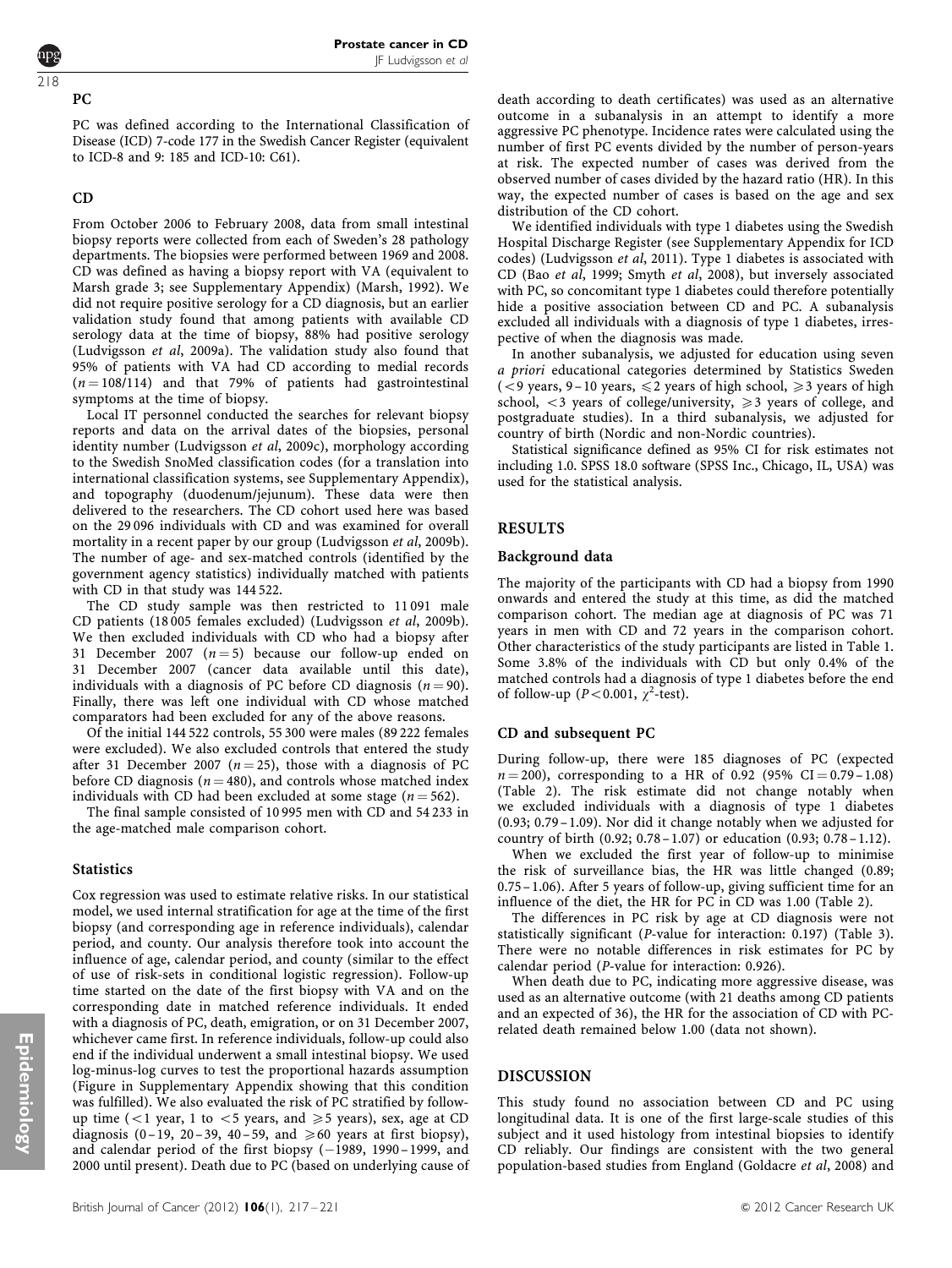<span id="page-3-0"></span>Sweden ([Askling](#page-4-0) et al, 2002), although this study had substantially more statistical power to detect an association.

Although earlier studies on CD and PC have been based on as few as 2 –14 positive events [\(Askling](#page-4-0) et al, 2002; [Anderson](#page-4-0) et al, [2007](#page-4-0); [Goldacre](#page-5-0) et al, 2008), we observed 185 PC diagnoses in patients with CD during follow-up. The greater statistical power of our study allowed for stratification and greater precision.

CD patients in our cohort were ascertained through biopsy reports, so they are more likely to have typical CD characteristics than those identified through inpatient registers as this may signal comorbidity [\(Askling](#page-4-0) et al, 2002; [Goldacre](#page-5-0) et al, 2008), because CD investigation does not require hospital care. Most adult gastroenterologists (96%) and all paediatricians obtain biopsies from the majority of patients with suspected CD (over 90%) to make the diagnosis. Therefore, diagnosis of CD among our study population is highly reliable. Small intestinal biopsies with VA have high specificity for CD. When two independent researchers examined more than 1500 biopsy reports with VA or inflammation,  $< 0.3\%$ of patients suffered from inflammatory bowel disease, which was the most common comorbidity (other than CD) ([Ludvigsson](#page-5-0) et al, [2009a](#page-5-0)). Patients with CD are at increased risk of comorbid type 1 diabetes. We performed an analysis where all the individuals with a diagnosis of type 1 diabetes before the end of follow-up were excluded. This exclusion did not affect the risk estimates for PC.

Table I Characteristics of the study participants

|                                                                                                                                                                                                         | Matched<br>controls                                                                                        | <b>Patients</b><br>with CD                                                                            |
|---------------------------------------------------------------------------------------------------------------------------------------------------------------------------------------------------------|------------------------------------------------------------------------------------------------------------|-------------------------------------------------------------------------------------------------------|
| Total                                                                                                                                                                                                   | 54233                                                                                                      | 10995                                                                                                 |
| Age and follow-up                                                                                                                                                                                       |                                                                                                            |                                                                                                       |
| Age at study entry, years<br>(median, range)                                                                                                                                                            | $34:0-95$                                                                                                  | $35: 0 - 95$                                                                                          |
| Age $0 - 19$ (%)<br>Age 20-39 (%)<br>Age 40-59 (%)<br>Age $\geq 60$ (%)<br>Entry year (median, range)<br>Follow-up, years (median, range) <sup>a</sup><br>Follow-up, years (mean $\pm$ SD) <sup>a</sup> | 21734 (40.1)<br>8216(15.1)<br>12946 (23.9)<br>11337 (20.9)<br>1998; 1969—2007<br>$8:0-39$<br>$9.5 \pm 6.4$ | 4356 (39.6)<br>1659(15.1)<br>2605 (23.7)<br>2375 (21.6)<br>1998; 1969-2007<br>$8:0-37$<br>$9.3 + 6.4$ |
| Calendar year<br>$-1989(%)$<br>$1990 - 1999$ (%)<br>$2000 - (%)$                                                                                                                                        | 8101 (14.9)<br>22824 (42.1)<br>23 308 (43.0)                                                               | 1643(14.9)<br>4627 (42.1)<br>4725 (43.0)                                                              |
| Covariates<br>Nordic country of birth $(\%)^{\circ}$<br>Type I diabetes (%)                                                                                                                             | 51241 (94.5)<br>208(0.4)                                                                                   | 10662(97.0)<br>418(3.8)                                                                               |

Abbreviation:  $CD =$  coeliac disease.  ${}^{a}$ Follow-up time until diagnosis of prostate, death from other cause, emigration, or 31 December 2007. In reference individuals, follow-up could end if the patients underwent a small intestinal biopsy. <sup>b</sup>Sweden, Denmark. Finland, Norway, and Iceland.

One weakness of this study is the lack of individual data on dietary components or compliance to a gluten-free diet. Some aspects of dietary compliance could theoretically raise the risk of PC, although mucosal healing and less chronic inflammation might reduce the risk. In a validation study of 121 randomly selected individuals with VA, there were indications of low dietary compliance in 15/86 individuals (17, 95% CI =  $9-25%$ ), thus with dietary compliance in 83% ([Ludvigsson](#page-5-0) et al, 2009a). This study found no association between CD and PC ( $HR = 0.92$ ).

As PC may have a prolonged natural history [\(Schmid](#page-5-0) et al, [1993](#page-5-0)), we also examined risk of PC according to time since diagnosis of CD. Although there was no association between CD and PC in the first year beyond biopsy, or more than 5 years after biopsy, there was a statistically significant reduced risk of PC 1 –5 years after CD diagnosis. We cannot rule out that there is a true decreased risk of PC in CD due to factors, such as lower body mass index (BMI) in patients with CD ([Discacciati](#page-4-0) et al[, 2011](#page-4-0)). In the first year after diagnosis, this may be masked by an increased ascertainment rate of PC as comorbid conditions are more likely to be detected during diagnosis or treatment. With time, the lower PC risk may not persist as mucosal healing results in increased BMI. It should be noted that the apparent reduced risk 1 –5 years after CD diagnosis could represent a chance finding.

Although the total follow-up time for patients with CD in this study was 101 000 person-years, we did not have enough follow-up to estimate the risk of PC in CD diagnosed in childhood. It has been suggested that an early diagnosis of CD in childhood may protect against certain cancers ([Elfstrom](#page-5-0) et al, 2011), but as participants in this study tended to receive a later diagnosis, this putative protection against cancer could not have concealed a positive association. Other immune-mediated diseases, such as type 1 diabetes ([Kasper](#page-5-0) et al, 2009; Shu et al[, 2010](#page-5-0)), ulcerative colitis [\(Goldacre](#page-5-0) et al, 2008), Crohn's disease [\(Goldacre](#page-5-0) et al, [2008](#page-5-0)), and Wegener's granulomatosis have been inversely associated with PC [\(Knight](#page-5-0) et al, 2002). This study found no association between CD and PC.

Also, adolescence represents a critical window of prostate development, where diet [\(Andersson](#page-4-0) et al, 1995) and hormonal exposure (Barba et al[, 2008](#page-4-0)) could be important. Although we could investigate participants with a CD diagnosis at younger ages, it is important to emphasise that there was no evidence of increased PC risk among men diagnosed with CD from age 40 years: this study would have been able to detect such a risk. This indicates that middle-aged men who receive a diagnosis of CD need not be concerned that the diagnosis, or dietary changes typically associated with it, could increase their risk of PC.

Another potential weakness is our lack of data on BMI. High BMI has been inversely associated with CD (Olen et al[, 2009](#page-5-0)), but positively associated with PC [\(Moller](#page-5-0) et al, 1994), although most prospective studies do not support this association ([Rodriguez](#page-5-0) et al[, 2007](#page-5-0); [Wright](#page-5-0) et al, 2007). Neither did we have any data on smoking. Smoking may increase the risk of PC ([Plaskon](#page-5-0) et al, 2003). Although several studies have indicated an inverse relationship between smoking and CD ([Vazquez](#page-5-0) et al, 2001; [Austin](#page-4-0) et al, 2002),

| Table 2 Risk of prostate cancer by follow-up time |  |
|---------------------------------------------------|--|
|---------------------------------------------------|--|

| Follow-up | Observed<br>events | <b>Expected</b><br>events | ΗR   | 95% CI        | P-value | <b>Absolute</b><br>risk/100 000 PYAR | <b>Excess</b><br>risk/100 000 PYAR | <b>Attributable</b><br>percentage |
|-----------|--------------------|---------------------------|------|---------------|---------|--------------------------------------|------------------------------------|-----------------------------------|
| All       | 185                | 200                       | 0.92 | $0.79 - 1.08$ | 0.336   | 182                                  | $-15$                              | -8                                |
| Year < 1  | 22                 | 18                        | .23  | $0.78 - 1.96$ | 0.374   | 204                                  | 39                                 | 19                                |
| $-4.99$   | 48                 | 67                        | 0.71 | $0.53 - 0.97$ | 0.030   | 33                                   | $-54$                              | $-40$                             |
| $5+$      | -15                | 15                        | .00  | $0.82 - 1.23$ | 0.985   | 209                                  |                                    |                                   |

Abbreviations: CI = confidence interval; HR = hazard ratio; PYAR = person-years at risk. Reference is general population comparator cohort. The attributable percentage was calculated as  $(1 - 1/HR)$ .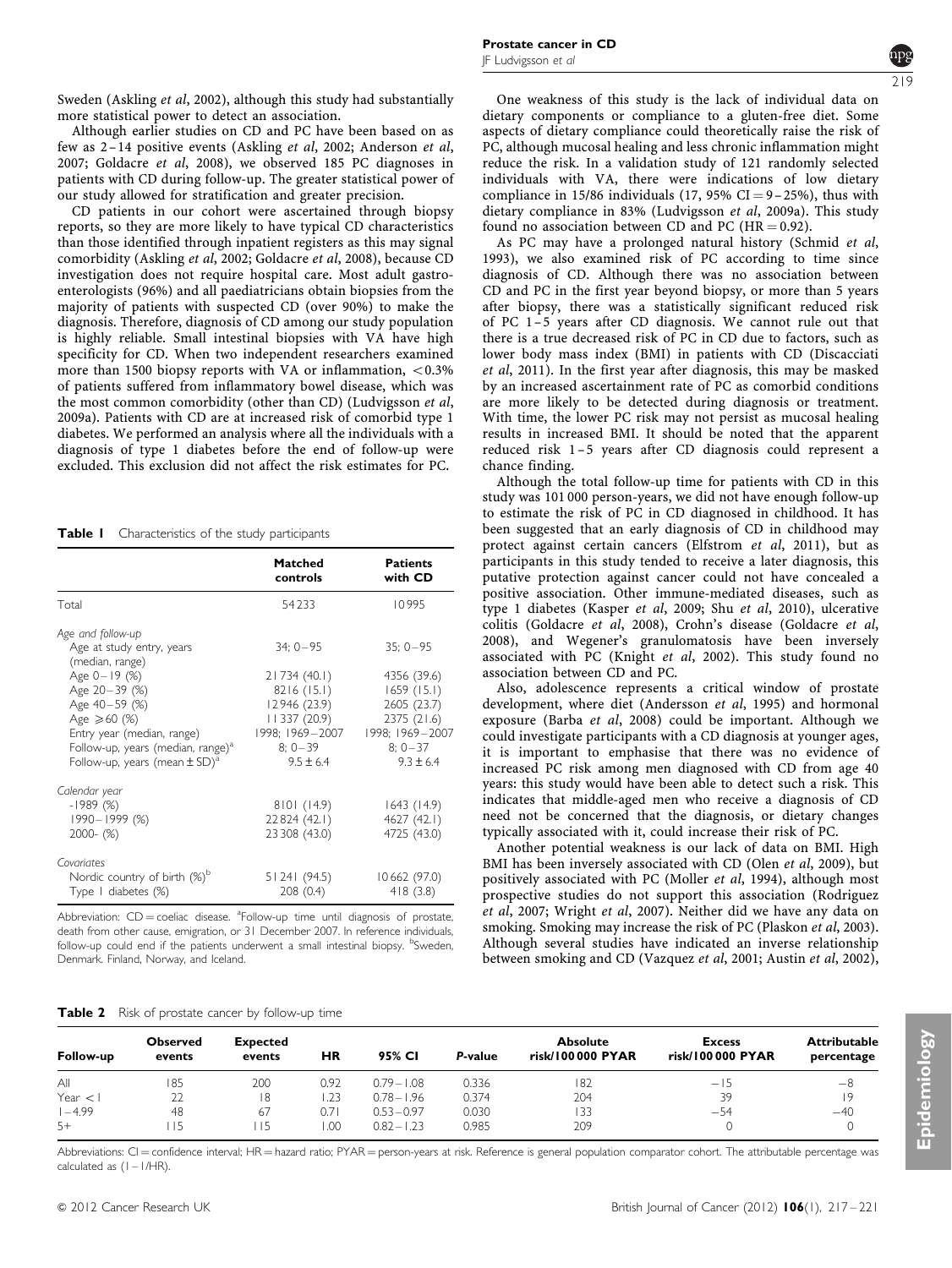| Prostate cancer in CD |                     |  |  |
|-----------------------|---------------------|--|--|
|                       | $IF$ Ludvigcon et a |  |  |

JF Ludvigsson et al

<span id="page-4-0"></span>

| Table 3 |  |  |  | Risk of prostate cancer (subgroup analyses) |  |
|---------|--|--|--|---------------------------------------------|--|
|---------|--|--|--|---------------------------------------------|--|

| Subgroup        | <b>Observed</b><br>events | <b>Expected</b><br>events | HR   | <b>HR: 95% CI</b> | P-value | <b>Absolute</b><br>risk/100 000 PYAR | <b>Excess</b><br>risk/100 000 PYAR | <b>Attributable</b><br>percentage |
|-----------------|---------------------------|---------------------------|------|-------------------|---------|--------------------------------------|------------------------------------|-----------------------------------|
| Age (years)     |                           |                           |      |                   |         |                                      |                                    |                                   |
| $0 - 19$        | $\mathbf{0}$              | $\Omega$                  | --   |                   |         |                                      |                                    |                                   |
| $20 - 39$       | 3                         |                           | 3.05 | $0.74 - 12.56$    | 0.123   | 8                                    | 12                                 | 67                                |
| $40 - 59$       |                           | 69                        | I.O3 | $0.79 - 1.33$     | 0.841   | 285                                  |                                    |                                   |
| $60+$           | $\Box$                    | 131                       | 0.85 | $0.69 - 1.04$     | 0.118   | 744                                  | $-133$                             | $-18$                             |
| Calendar period |                           |                           |      |                   |         |                                      |                                    |                                   |
| $-1989$         | 49                        | 50                        | 0.97 | $0.71 - 1.34$     | 0.873   | 164                                  | $-4$                               | $-3$                              |
| 1990-1999       | 95                        | 103                       | 0.92 | $0.74 - 1.15$     | 0.464   | 8                                    | $-16$                              | $-9$                              |
| $2000 -$        | 4 <sup>1</sup>            | 46                        | 0.89 | $0.64 - 1.24$     | 0.504   | 211                                  | $-25$                              | $-12$                             |

Abbreviations: CI = confidence interval; HR = hazard ratio; PYAR = person-years at risk. Reference is general population comparator cohort. The attributable percentage was calculated as (1 – 1/HR).

a recent study by our group found a nonsignificantly increased risk for later CD in smokers (adjusted Odds ratio = 1.25; 95% CI = 0.94 – 1.67) [\(Ludvigsson](#page-5-0) *et al*, 2005). Although unlikely, we cannot rule out the possibility that lower BMI and a lack of smoking among individuals with CD may have hidden a modest association between CD and PC.

PSA-testing has, since it was introduced during the 90s, resulted in a rising overdiagnosis of PC (i.e., detection of nonlethal pseudotumours) and it is becoming increasingly important to separate clinically significant PC from indolent disease in aetiological studies. The Swedish Cancer Registry covers essentially all incident PCs, but lacks information on tumour stage and Gleason grade. Although PSA-screening is less common in Sweden than in the United States and many other Western countries, around 40% of the cases were diagnosed with screening-detected PC in Sweden during the latter part of the study period (National Prostate Cancer Register, [http://www.roc.se/prostata.asp\)](http://www.roc.se/prostata.asp). We tackled this through a subanalysis that used death due to PC as the outcome to identify more aggressive disease. Again, there was no raised risk associated with a CD diagnosis.

In conclusion, patients with CD seem to be at no increased risk of PC.

#### Ethical approval

This project (2006/633 –31/4) was approved by the Research Ethics Committee of the Karolinska Institute, Sweden on 14 June 2006.

#### REFERENCES

- Anderson LA, McMillan SA, Watson RG, Monaghan P, Gavin AT, Fox C, Murray LJ (2007) Malignancy and mortality in a population-based cohort of patients with coeliac disease or 'gluten sensitivity'. World J Gastroenterol 13(1): 146 – 151
- Andersson SO, Baron J, Wolk A, Lindgren C, Bergstrom R, Adami HO (1995) Early life risk factors for prostate cancer: a population-based case-control study in Sweden. Cancer Epidemiol Biomarkers Prev 4(3): 187 – 192
- Askling J, Linet M, Gridley G, Halstensen TS, Ekstrom K, Ekbom A (2002) Cancer incidence in a population-based cohort of individuals hospitalized with celiac disease or dermatitis herpetiformis. Gastroenterology 123(5): 1428 – 1435
- Austin AS, Logan RF, Thomason K, Holmes GK (2002) Cigarette smoking and adult coeliac disease. Scand J Gastroenterol 37(8): 978 – 982
- Bao F, Yu L, Babu S, Wang T, Hoffenberg EJ, Rewers M, Eisenbarth GS (1999) One third of HLA DQ2 homozygous patients with type 1 diabetes express celiac disease-associated transglutaminase autoantibodies. J Autoimmun 13(1): 143 – 148

#### ACKNOWLEDGEMENTS

JFL was supported by a grant from the Örebro University Hospital while writing this article. This project was supported by grants from the Swedish Society of Medicine, the Swedish Research Council— Medicine (522 –2A09 –195), the Sven Jerring Foundation, the Örebro Society of Medicine, the Karolinska Institutet, the Clas Groschinsky Foundation, the Juhlin Foundation, the Majblomman Foundation, Uppsala-Örebro Regional Research Council, and the Swedish Coeliac Society. SM was supported by funding from the Economic and Social Research Council grant RES–596–28 –0001 to the International Centre for Life-Course Studies. Guarantor JFL had full access to all the data in the study and takes responsibility for the integrity of the data and the accuracy of the data analyses.

#### Disclaimer

Independence (role of the sponsors): None of the funders had any role in the design and conduct of the study, collection, management, analysis, and interpretation of the data, and preparation, review, or approval of the manuscript.

#### Conflict of interest

The authors declare no conflict of interest.

Supplementary Information accompanies the paper on British Journal of Cancer website ([http://www.nature.com/bjc\)](http://www.nature.com/bjc)

- Barba M, , Terrenato I, , Schunemann HJ, Fuhrman B, Sperati F, Teter B, Gallucci M, D'Amato A, Muti P (2008) Indicators of sexual and somatic development and adolescent body size in relation to prostate cancer risk: results from a case-control study. Urology 72(1): 183 – 187
- Bylund A, Lundin E, Zhang JX, Nordin A, Kaaks R, Stenman UH, Aman P, Adlercreutz H, Nilsson TK, Hallmans G, Bergh A, Stattin P (2003) Randomised controlled short-term intervention pilot study on rye bran bread in prostate cancer. Eur J Cancer Prev 12(5): 407 – 415
- Card TR, West J, Holmes GK (2004) Risk of malignancy in diagnosed coeliac disease: a 24-year prospective, population-based, cohort study. Aliment Pharmacol Ther 20(7): 769 – 775
- Chatenoud L, Tavani A, La Vecchia C, Jacobs Jr DR, Negri E, Levi F, Franceschi S (1998) Whole grain food intake and cancer risk. Int J Cancer 77(1): 24 – 28
- Discacciati A, Orsini N, Andersson SO, Andren O, Johansson JE, Wolk A (2011) Body mass index in early and middle-late adulthood and risk of localised, advanced and fatal prostate cancer: a population-based prospective study. Br J Cancer 105(7): 1061 – 1068